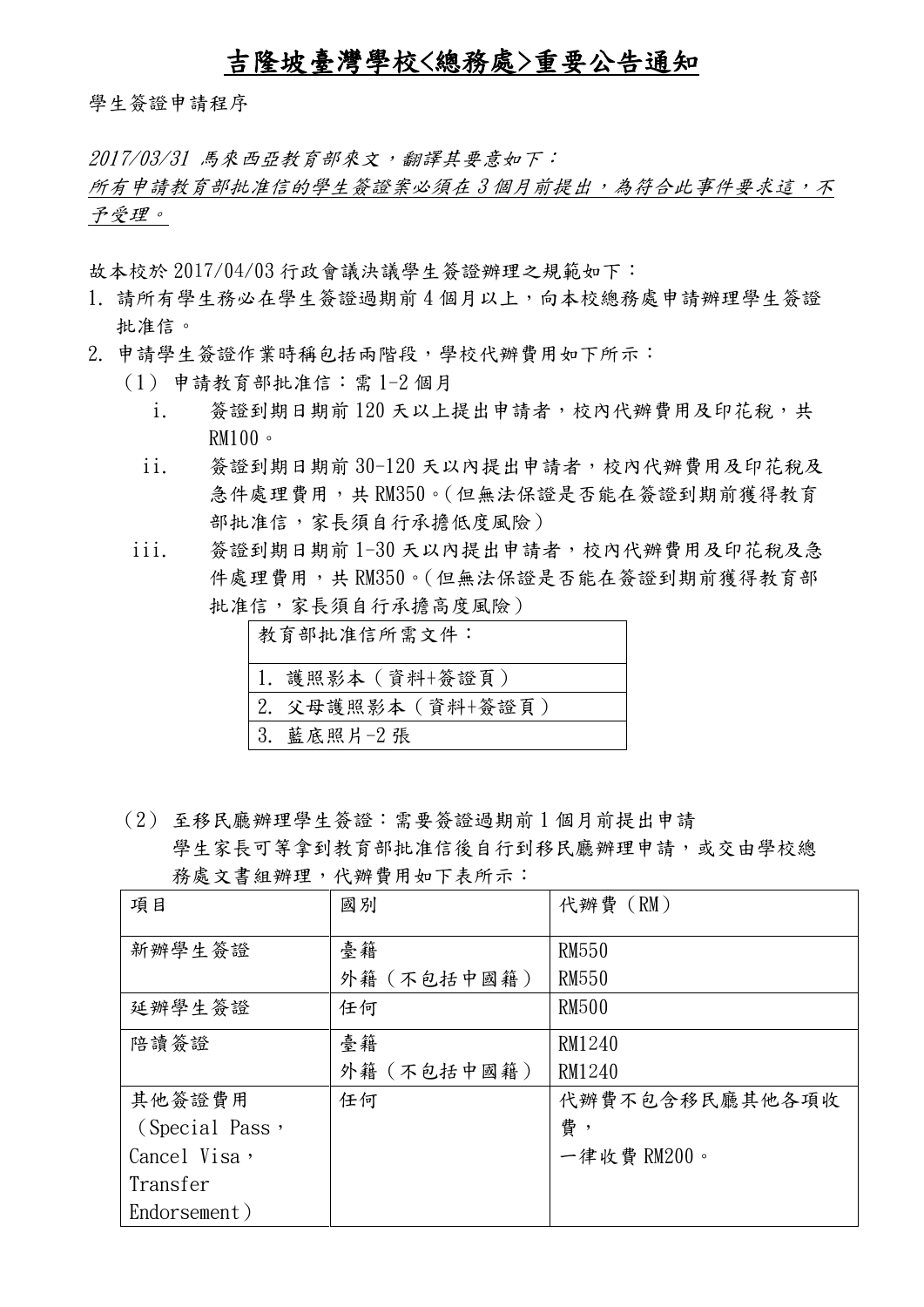(3) 申請第二階段由學校代辦移民廳學生簽證應備齊下列文件,請家長及學生 注意辦理時程(簽證過期前 1 個月提出申請):

| (新辦)學生簽證     | 1. 護照有效期至少2年                         |  |
|--------------|--------------------------------------|--|
|              | 2. 申請者護照正本                           |  |
|              | 3. 申請者出生證明+戶籍謄本/其他相關文件               |  |
|              | (英文&認證)-英文翻譯正本                       |  |
|              | 4. 父及母護照影本(資料+簽證)<br>5. 藍底護照規格照片(2張) |  |
|              |                                      |  |
|              | 6.申請者保險保單(校方處理)                      |  |
|              | 7. 在學證明(校方處理)                        |  |
| (延辦)學生簽證     | 1. 護照有效期至少2年                         |  |
|              | 2. 申請者護照正本                           |  |
|              | 3. 申請者出生證明+戶籍謄本/其他相關文件               |  |
|              | (英文&認證)-英文翻譯正本                       |  |
|              | 4. 父及母護照影本(資料+簽證)                    |  |
|              | 5. 藍底護照規格照片(2張)                      |  |
|              | 6. 申請者保險保單(校方處理)                     |  |
|              | 7.在學證明(校方處理)                         |  |
|              | 8. 成績證明 (校方處理)                       |  |
| 陪讀簽證         | 1. 護照有效期至少2年                         |  |
|              | 2. 申請者護照正本                           |  |
|              | 3. 申請者結婚證明+戶籍謄本+學生出生證明               |  |
|              | 其他相關文件(英文&認證)-英文翻譯正本                 |  |
|              | 學生護照影本 (資料+簽證)<br>4.                 |  |
|              | 5. 藍底護照規格照片(2張)                      |  |
|              | 6.<br>申請者保險保單(校方處理)                  |  |
|              | 7.<br>申請者銀行月結-至少 RM5000(英文,馬來        |  |
|              | 西亞適用)                                |  |
|              | 8. 陪讀證明信 (校方處理)                      |  |
| 簽證轉移新護照      | 申請者護照正本<br>1.                        |  |
|              | 2. 轉移簽證證明(校方處理)                      |  |
|              | 3. 藍底護照規格照片(2張)                      |  |
| 取消學生簽證/陪讀簽證  | 1. 申請者護照正本                           |  |
|              | 2. 取消簽證證明(校方處理)                      |  |
|              | 3. 藍底護照規格照片 (2張)                     |  |
| Special Pass | 1. 申請者護照正本                           |  |
|              | 2. Special Pass 證明(校方處理)             |  |
|              | 3. 藍底護照規格照片(2張)                      |  |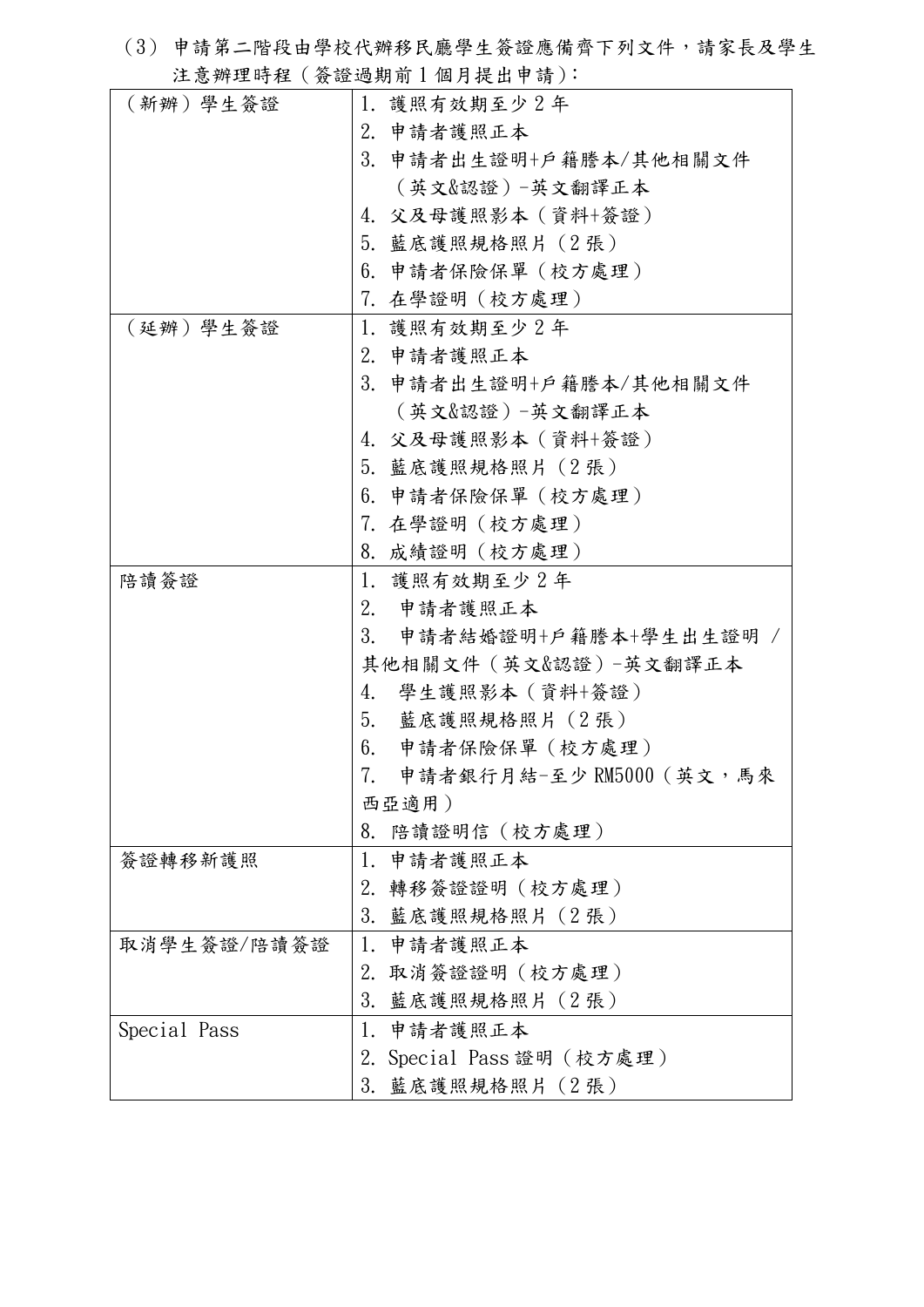(4) 家長可以提出自行辦理移民廳程序,費用計算如下:

| 移民廳申請文件         | 文件 (校方準備)    | 費用共計       |
|-----------------|--------------|------------|
| (新辦)學生簽證        | 1. 在學證明      | 各項文件申請將按項目 |
| (延辦)學生簽證<br>2.  | 1. 在學證明      | 收費:        |
|                 | 2. 成績證明      | $RM10@$ 一項 |
|                 | 學生保險保單<br>3. |            |
| 陪讀<br>4.        | 陪讀證明信<br>1.  |            |
| 5. 取消學生簽證/陪讀簽證  | 取消簽證證明<br>1. |            |
| 2. Special Pass | Special Pass |            |
|                 | 證明           |            |

由於移民廳修改條例,即日起(2020/01/21)凡申請學生簽證(新/延辦)都需要提 供文正的正版文件。 所需文件如下:

- 1. 戶籍謄本-英文版,認證
- 2. 出生證明-英文版,認證
- 3. 結婚證明-英文版,認證
- 4. 其他相關證明-英文版,認證

\*\*其他相關證明 (離婚證明、撫養判決書、死亡證明), 皆因移民廳需要父及母雙方 之護照影本,若無法提供家長雙方之護照影本,必須提供文件證明,以符合移民廳的 申請規定。

\*\*\*臺籍正本文件認證

- 第一:先到戶政事務所及民間公正人辦理文件翻譯
- 第二:再到臺灣外交部認證翻譯文
- ·<br>第三:將文件帶到駐馬來西亞代表處再認證
- 第四:將其雙認證文件繳交至總務處文書組辦理

\*\*\*其他國籍可到駐馬來西亞的大使館進行認證  $\mathbb{F}$  (a) and  $\mathbb{F}$  exacts. administration of  $\mathbb{F}$  email: administration of  $\mathbb{F}$ 

以上公告通知所有需要辦理學生簽證之學生及家長。希望學生及家長都能夠清楚 學校辦理所需期限及申請費用。希望大家能夠在簽證到期前四個月以前,向學校 **平仅研写所需别依久干明真用 布主人参能列在双盘到别周口圖力公開 同手役**<br>總務處文書組提出辦理教育部批准信。如果因為個人疏忽,導致簽證預期,都需 家長及學生自行負責。



總務處文書兼出納組 2021/06/22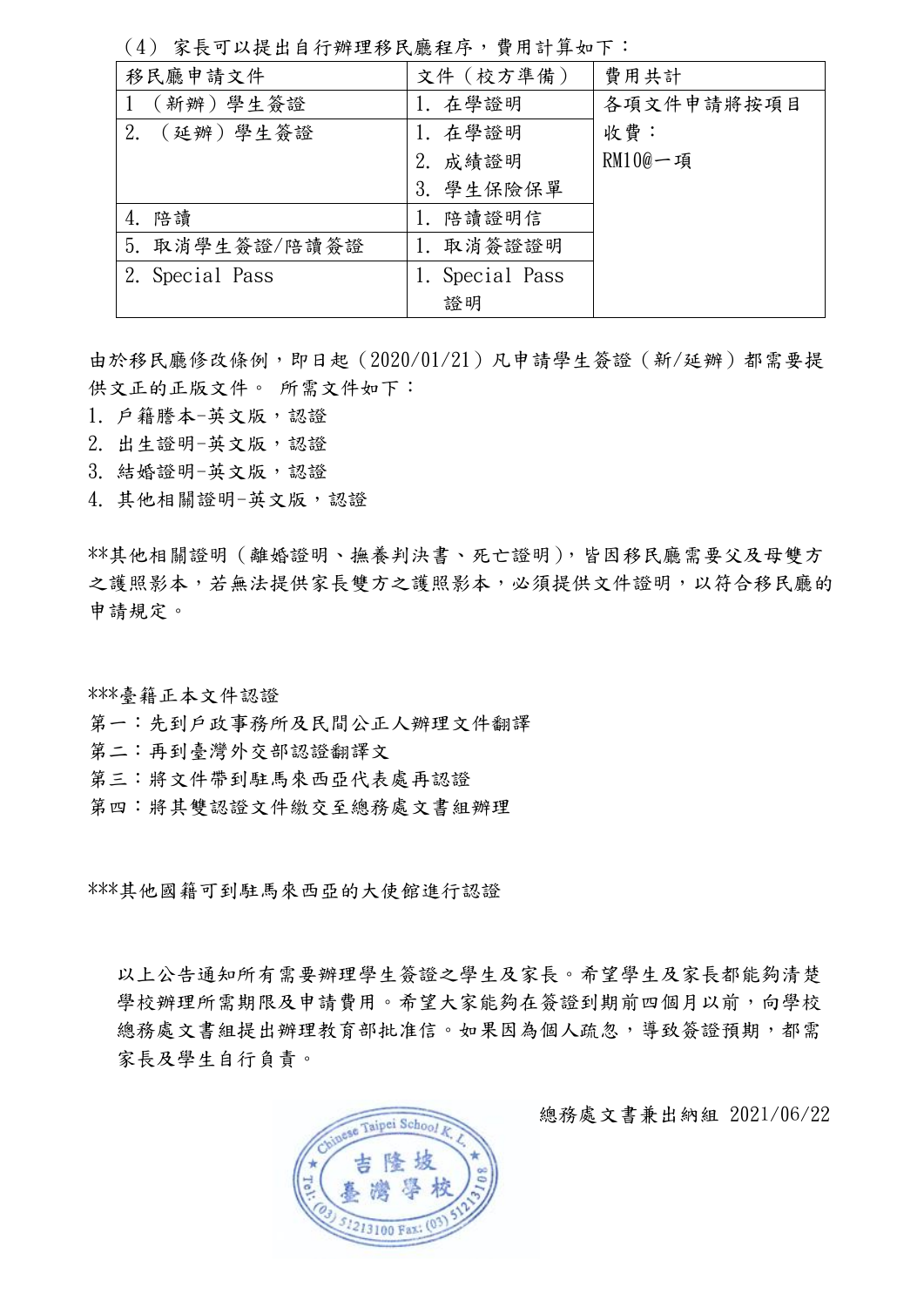## Chinese Taipei School (KL)<Admin Office> Notice

Student Visa Application Procedure

According to the Ministry of Education (MOE) on 2017/03/31 All MOE approval letter should be applied 3 months in advance, fail to apply within the date, will not be entertained.

Teachers' Meeting on 2017/04/03 decided the S.O.P for Student Visa Application is as shown :

- 1. All student must apply for MOE application letter 4 months before the expire date of the visa.
- 2. There will be 2 stages for the application, charges is shown below: (1) MOE Approval Letter , takes at least 1-2 months to approve
	- i. 120 days before the expire date of visa, processing fee+ personal bond, total RM 100.
	- ii. 30-120 days before the expire date of visa, processing fee + personal bond + emergency processing, total RM 350.(Can't confirm to get the approval letter within the timeframe, parents' need to bear for the risk)
- iii. 1-30 days before the expire date of visa, processing fee + personal bond + emergency processing, total RM 350.(Can't confirm to get the approval letter within the timeframe, parents' need to bear for the risk)

| Documents for MOE Approval Letter:         |  |  |
|--------------------------------------------|--|--|
| 1. Passport Copy(1st page + visa)          |  |  |
| 2. Parents' Passport Copy(1st page + visa) |  |  |
| 3. Passport Size Photo - Blue $B/G$ -2pcs  |  |  |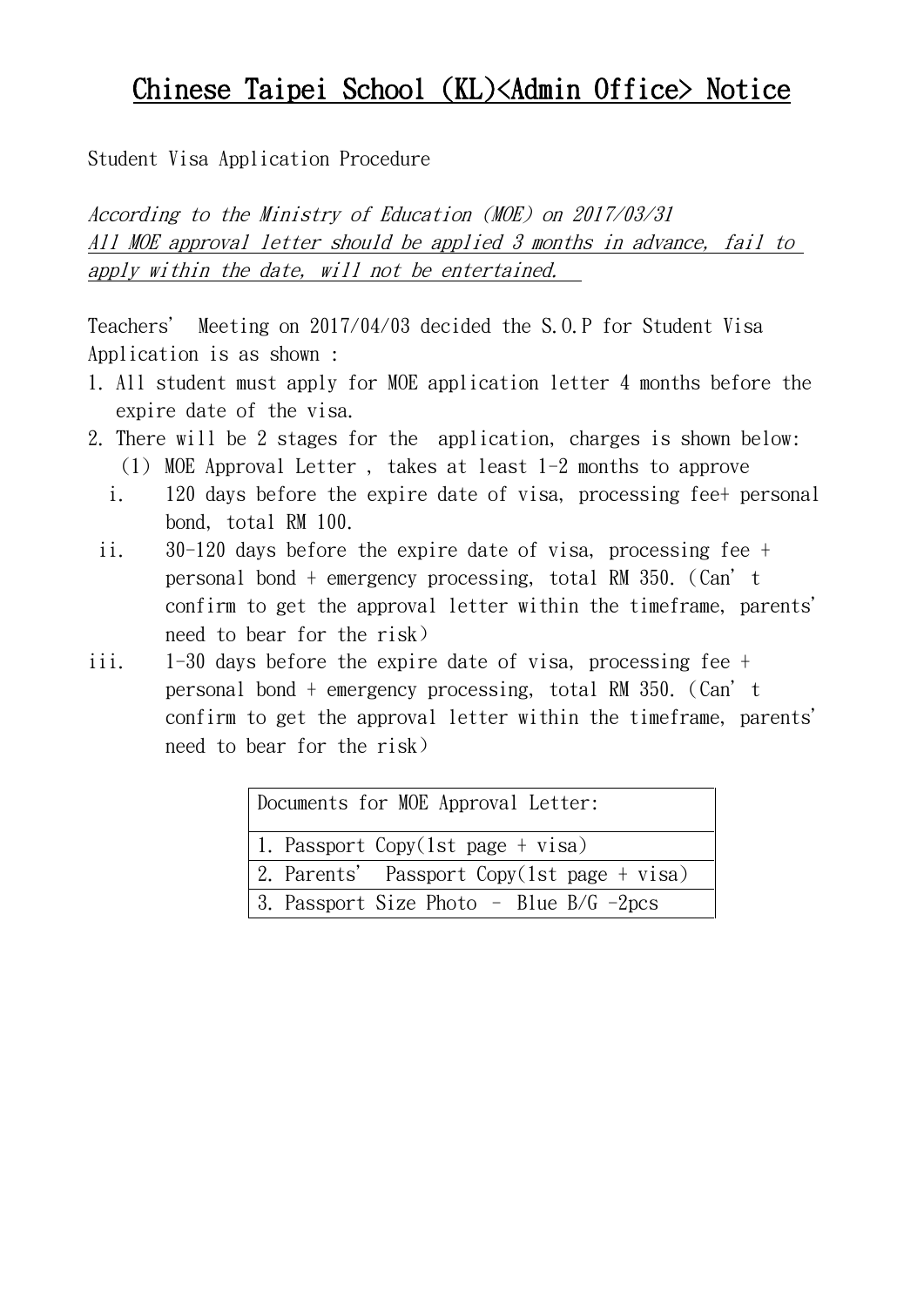(2) Student Visa Application at Immigration, required to apply 1 month before the expire date Parents' can request to apply for the renewal by own after getting the approval letter from MOE or request to school to apply for the renewal. Charges is as shown:

| Item                 | Nationality               | Charges $(RM)$         |
|----------------------|---------------------------|------------------------|
| New Application-     | Taiwanese                 | <b>RM550</b>           |
| Student Visa         | Other (China not include) | <b>RM550</b>           |
| Renewal Application- | Any                       | <b>RM500</b>           |
| Student Visa         |                           |                        |
| Guardian Visa        | Taiwanese                 | RM1240                 |
|                      | Other (China not include) | RM1240                 |
| Other Pass           | Any                       | Not included in        |
| (Special Pass,       |                           | other charges,         |
| Cancel Visa,         |                           | RM 200 for application |
| Transfer             |                           |                        |
| Endorsement)         |                           |                        |

(5) 2nd stage of application , please prepare the documents as shown , renewal apply 1 month before expire date:

| (New) Student Visa   | 1. Passport at least valid for 2 years    |  |
|----------------------|-------------------------------------------|--|
|                      | 2. Applicant passport                     |  |
|                      | 3. Applicant Birth Cert + Household       |  |
|                      | Registration/ any relevant documents -    |  |
|                      | English, Endorsed (Original endorse       |  |
|                      | copy)                                     |  |
|                      | 4. Parents' Passport Photocopy (1st page) |  |
|                      | $+$ visa)                                 |  |
|                      | 5. Passport size photo- Blue $B/G-2pcs$   |  |
|                      | 6. Applicant Insurance Policy - (school)  |  |
|                      | 7. Offer Letter (school)                  |  |
| (Renew) Student Visa | 1. Passport at least valid for 2 years    |  |
|                      | 2. Applicant passport                     |  |
|                      | 3. Applicant Birth Cert + Household       |  |
|                      | Registration/ any relevant documents -    |  |
|                      | English, Endorsed (Original endorse       |  |
|                      | copy)                                     |  |
|                      | 4. Parents' Passport Photocopy (1st page  |  |
|                      | $+$ visa)                                 |  |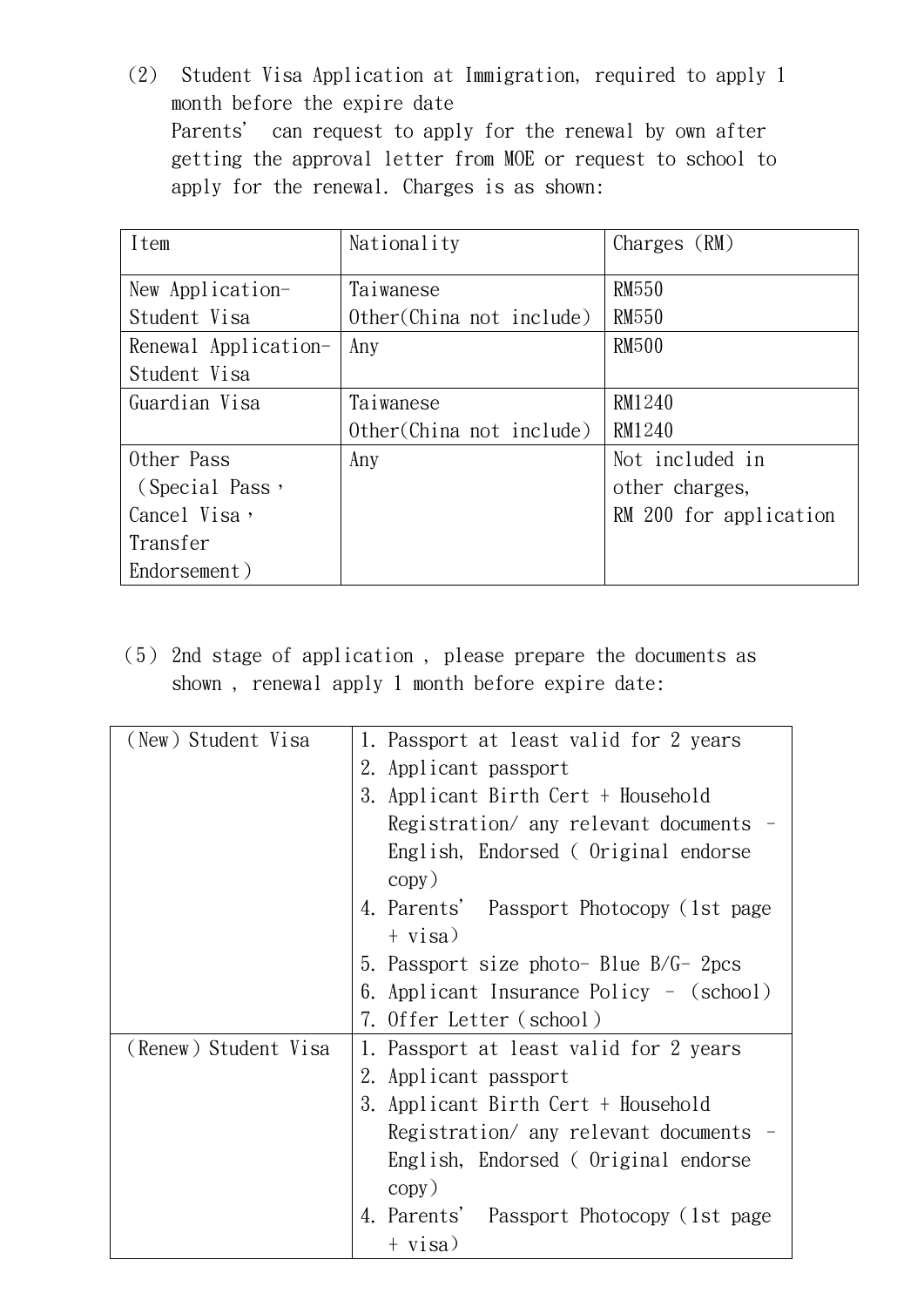|                  | 5. Passport size photo- Blue $B/G-2pcs$       |  |  |
|------------------|-----------------------------------------------|--|--|
|                  | Applicant Insurance Policy (school)<br>6.     |  |  |
|                  | 7. Offer Letter (school)                      |  |  |
|                  | Academic Transcript (school)<br>8.            |  |  |
| 陪讀簽證             | Passport at least valid for 2 years<br>1.     |  |  |
|                  | 2.<br>Applicant passport                      |  |  |
|                  | 3.<br>Applicant Marriage Cert + Household     |  |  |
|                  | Registration + Principle Birth Cert/          |  |  |
|                  | any relevant documents - English,             |  |  |
|                  | Endorsed (Original endorse copy)              |  |  |
|                  | Student Passport photocopy (1st page +<br>4.  |  |  |
|                  | visa)                                         |  |  |
|                  | Passport size photo- Blue B/G- 2pcs<br>5.     |  |  |
|                  | Applicant Insurance Policy $-$ (school)<br>6. |  |  |
|                  | Applicant Bank Statement- $>$ RM 5000         |  |  |
|                  | (English, Malaysia)                           |  |  |
|                  | 7.<br>Guardian Letter(school)                 |  |  |
| Transfer Endorse | 1.<br>Applicant Passport                      |  |  |
|                  | 2.<br>Transfer Endorse Letter (school)        |  |  |
|                  | 3.<br>Passport size photo- Blue B/G- 2pcs     |  |  |
| 取消學生簽證/陪讀簽證      | 1.<br>Applicant Passport                      |  |  |
|                  | 2. Cancellation Letter (school)               |  |  |
|                  | 3.<br>Passport size photo- Blue B/G- 2pcs     |  |  |
| Special Pass     | 1. Applicant Passport                         |  |  |
|                  | 2. Special Pass Letter(school)                |  |  |
|                  | 3. Passport size photo- Blue B/G- 2pcs        |  |  |

(6) Parents can do the application by own, charges is as shown:

| Immigration            | Documents (School)     | Charges         |
|------------------------|------------------------|-----------------|
| 1. (New) Student Visa  | 1. 在學證明                | Charges will be |
| 2. (Renew)Student Visa | 1. 在學證明                | implied         |
|                        | 2. 成績證明                | accordingly:    |
|                        | 3. 學生保險保單              | $RM10$ @ pcs    |
| 3. Guardian Visa       | 1. Guardian letter     |                 |
| 4. Cancellation        | Cancellation Letter    |                 |
| 3. Special Pass        | 1. Special Pass Letter |                 |

Due that Immigration has do some changes, from 2020/01/21, Student and Guardian visa (new & renewal) are required to provide original endorse copy. Documents is as shown:

- (1) Household Registration English , Endorsed
- (2) Birth Certificate English , Endorsed
- (3) Marriage Certificate English , Endorsed
- (4) Other relevant documents English , Endorsed